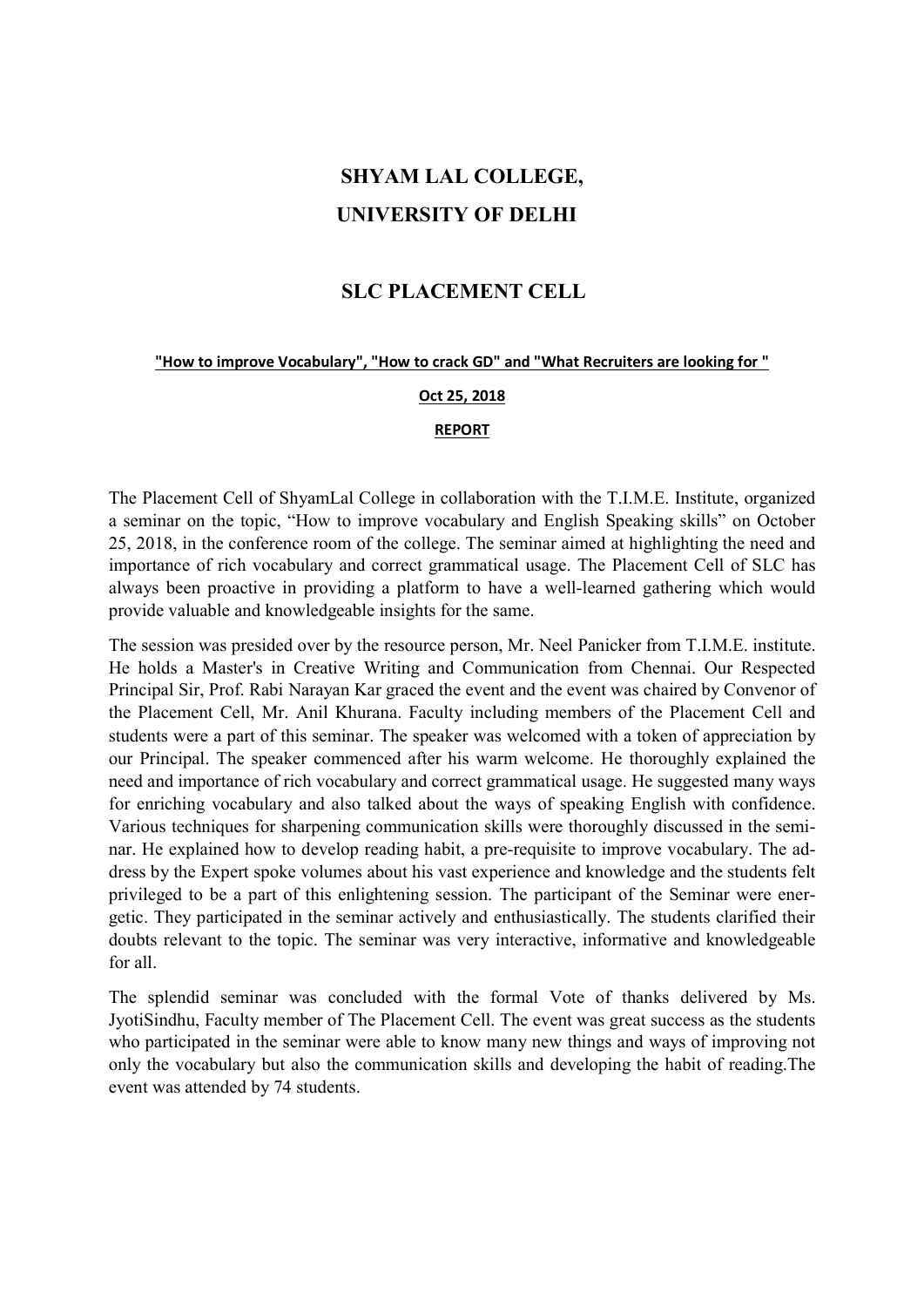

 $\overline{\text{SLC}}$ (University of Delhi)



**Shyam Lal College** 

# **Placement Cell**



How to improve Vocabulary? **How to crack GD?** What Recruiters are looking for?

|                                                   | <b>25 OCTOBER 2018</b>                           |                                                      |
|---------------------------------------------------|--------------------------------------------------|------------------------------------------------------|
| Mr. Anil Khurana<br>(Convenor)                    |                                                  | Prof. Rabi Narayan Kar<br>(Principal)                |
| For Any queries :-<br>: slcplacementell@gmail.com | : /training-and-placement-cell-shyam-lal-college | Contact us $@:$<br>$\blacksquare$ :/slcplacementcell |